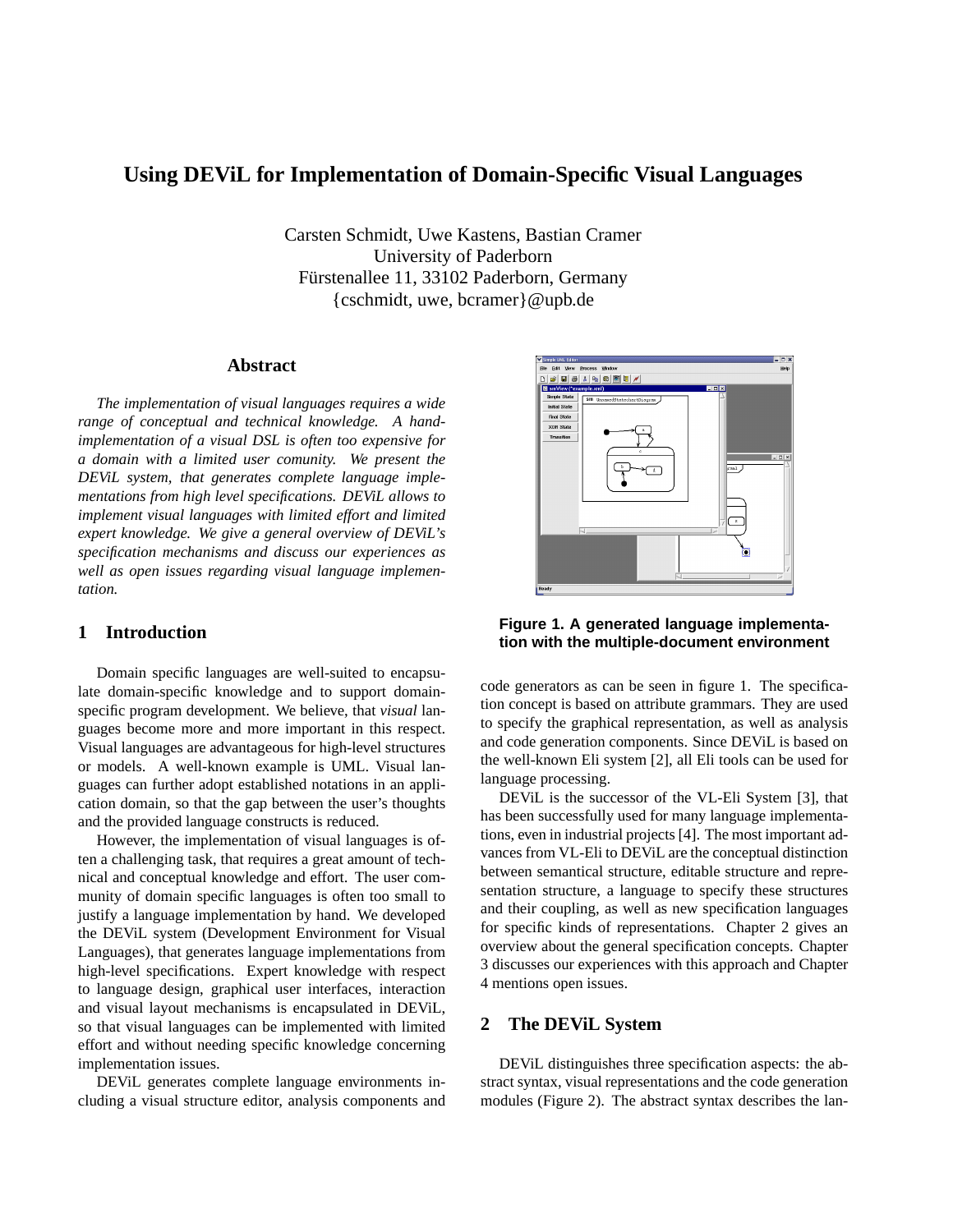

**Figure 2. Main specification aspects in DEViL**

guage constructs and its combinability without setting up a concrete representation. The visual representation part defines a set of views on the abstract structure. Each view defines a concrete representation as well as interactive mechanisms to modifiy the corresponding structure part. Often, there are multiple views on the abstract structure. They can be overlapping and so highlight different aspects of the structure or they can be organized as overview and detail views. Code generation modules are used to implement the analysis and transformation of the visual program. Analogous to visual views, there can be multiple code generation modules for different purposes. Views and code generation modules are specified by attribute grammars. The underlying tree grammars for these specifications are derived from the abstract syntax, but can be adapted to the special needs of the corresponding view or code generation modules. The individual modules are completely independent from each other, so that they can be maintained separately. In the following, we explain the three specification parts in more detail.

#### **2.1 Abstract Syntax**

The specification of the abstract syntax is formulated in a tailored specification language called DSSL (DEViL Structure Specification Language). Figure 3 shows an abstract syntax for statechart diagrams. It models a structure tree containing values and cross-references. The notation is very similar to object oriented programming languages like Java. It bases on modeling concepts like classes, attributes and inheritance. Every non abstract class specifies a language construct. Attributes are written inside the body of a class declaration. For instance the class *Statechart* in figure 3 has the attributes *states* and *transitions* which hold a set of subordinated language objects.

DEViL distinguishes between three types of attributes: VAL-Attributes (like *State.name*) store values and have an associated data type like *VLInt* or *VLString*. SUB-Attributes (like *Statechart.states*) store substructures that are instances of the specified class. A cardinality can be specified after

```
CLASS Statechart
  states: SUB State*;
  transitions: SUB Transition*;
}
ABSTRACT CLASS State
  name: VAL VLString;
}
CLASS SimpleState INHERITS State {
}
CLASS XORState INHERITS State {
  subStates: SUB State*;
}
CLASS Transition {
  from: REF State;
  to: REF State;
}
```
## **Figure 3. Structure specification for Statechart Diagrams**

the type, for example "\*" means zero or more elements. REF-Attributes store references to other language objects. They model cross relations in the abstract structure tree.

Figure 3 defines the structure of statecharts as follows: A *Statechart* has a list of *states* and a list of *transitions*. *States* are either of type *SimpleState* or of type *XORState*. *XORStates* contain a list of *States* again. The *Transitions* are part of the *Statechart* language object. *Transitions* itself have two reference attributes (*from*, *to*) to store start and ending points.

### **2.2 Visual views**

Generated language implementations can provide multiple views on the abstract structure. Each view defines a concrete representation for a part of the abstract structure. A view specification consists of (1) declarations, that determine which part of the structure is visualized and define the mapping to a tailored tree grammar as basis for layout computations, (2) an attribute grammar, that defines the graphical representation and it's layout, and (3) a definition of toolbar buttons for graphical interaction.

The attribute grammar is the most important part of a view definition. The attribute computations compute layout attributes like positions and dimensions and paint graphical primitives into a canvas. They further integrate invisible active elements into the representation, so that the language user can edit the structure. For example insertion points are added to highlight positions where new language objects can be inserted. When the user interacts with the graphical representation, a corresponding modification is applied to the abstract structure. This modification triggers an update of the involved views, which forces the attribute evaluator to recompute the graphical representation (according to the model-view paradigm).

To raise the specification of graphical views to a higher level, there are specification modules and DSLs, that are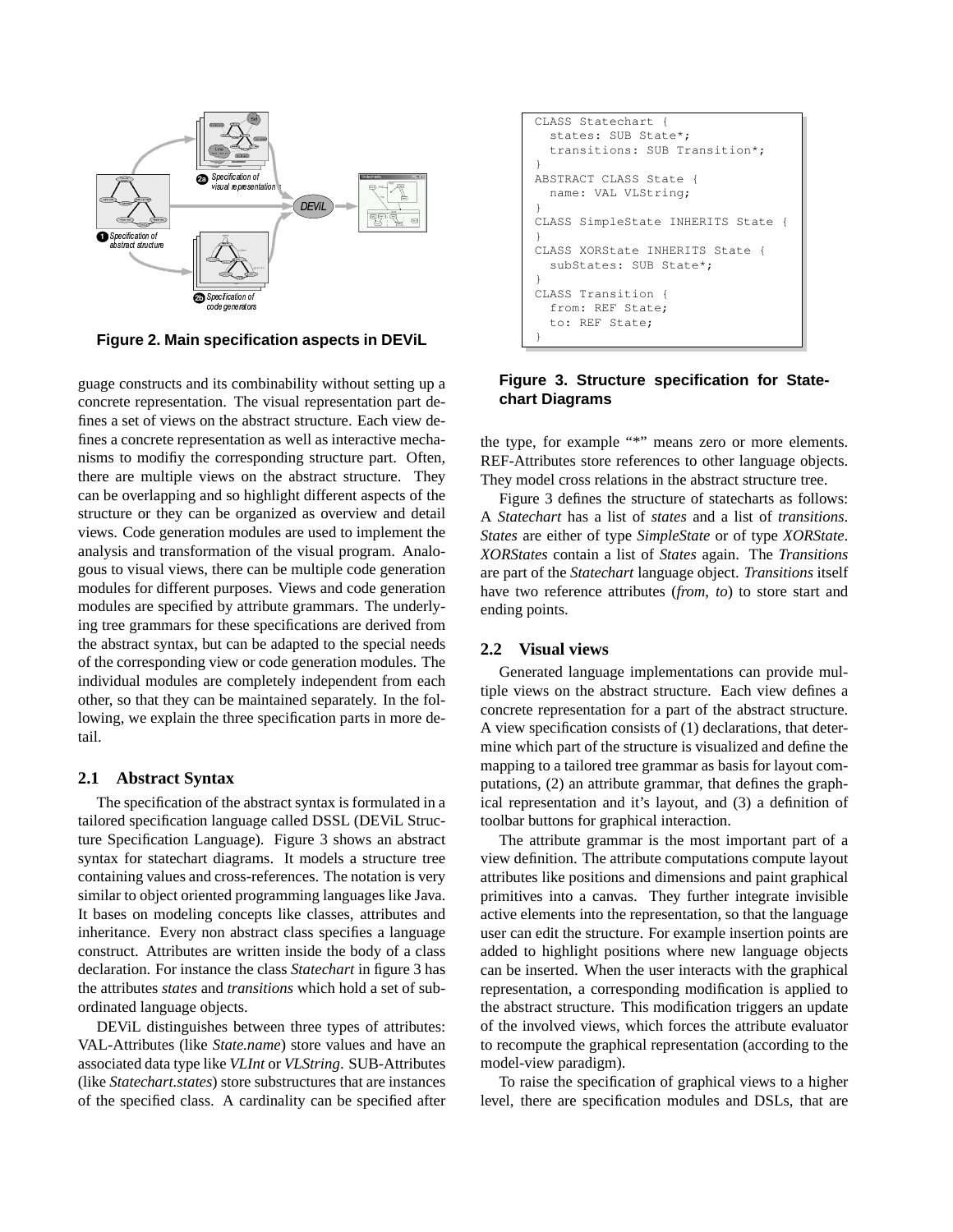```
SYMBOL Statechart_states
   INHERITS VPFormElement, VPSet
COMPUTE
  SYNT.formElementName = "body";
END;
SYMBOL SimpleState INHERITS
  VPSetElement, VPForm, VPConnectionEndpoint
COMPUTE
 SYNT.drawing = ADDROF(SimpleStateDrawing);
END;
```
#### **Figure 4. Pattern-based view specification**

built on top of the attribute grammar method. The most important concept is the library of so called visual patterns. Visual patterns are reusable implementations of common representation concepts like lists, sets, tables, trees, line connections or forms. They are defined in terms of visual roles, that can be associated to symbols of the tree grammar. For example, the *set* pattern consists of two roles: *VPSet* represents a graphical set as a whole and *VPSetElement* represents members of such a set.

Figure 4 shows a part of a pattern-based view specification. By assigning roles like "*VPFormElement*", "*VPSet*" or "*VPSetElement*" to certain grammar symbols computations are applied, that describe the whole depiction. The meaning of the roles can easily be understood. *Statechart\_states* inherits from *VPSet*, because this attribute represents a visual set of states, which can be placed at arbitrary positions inside the set region. The symbol *SimpleState* inherits from the role *VPSetElement*, because instances represent members of the mentioned set. The representation of *SimpleState*-nodes itself is defined by the Form-pattern, so it additionally inherits from *VPForm*. It further inherits from the role *VPConnectionEndpoint*, because states can be endpoints of line connections.

Inherited attribute computations can be overwritten and existing computations can be extended to influence details of the graphical representation. For instance in the context of *SimpleState* the inherited *drawing* attribute of the role *VPForm* is overwritten. The value of this attribute influences the details of the graphical representation.

The application of visual patterns to language elements is very similar to the mechanism of CSS in combination with HTML/XML, but the DEViL variant is more powerful and more flexible. A more detailed discussion of attribute grammars and visual patterns in the context of view specification can be found in [3].

There are some DSLs, that supplement the specification mechamism of visual patterns. So called "generic drawings" are used to define representation details for language objects based on the form pattern in a WYSIWYG style. Figure 5 shows the generic drawing for a Statechart Diagram. It consists of two containers ( "name" and "body") in



**Figure 5. Generic drawing for a Statechart Diagram**

which sub elements of the language construct are displayed. In this case they act as placeholders for the name and the state-set of statecharts. Miscellaneous line, text and rectangle primitives are used to define the concrete representation of this construct. So-called "expansion intervals" (rectangular bands at the right and lower borders) are used to define the expansion behavior of the representation. Graphical regions covered by expansion intervals are linearly expanded, if more space is needed for subordinated representations.

Another DSL, called SLTR ("Specification Language for Textual Representations") can be used to specify textual sub-representations in visual views. Basically, "unparsing rules" are associated to the classes of the abstract syntax. This specification part is sometimes called "format syntax". Internally, SLTR specifications are translated into applications of visual patterns. In this way, visual and textual representation parts can be combined in a well-defined manner.

#### **2.3 Transformation**

Code generators, that transform the visual program into a target representation are specified by attribute grammars, too. The attributes store analysis results (e.g. deduced types of language constructs) or code fragments, that are stepwise combined in order to construct the complete target tree. To implement a code generation module, all libraries and DSLs of the well-known Eli system [2] can be used.

A typical example for a DSL used in the context fo code generation is PTG (pattern based text generator). It is used, to generate source code of a textual target language, e. g. C-Code or SQL statements. The user defines output text fragments, that are interspersed with insertion positions in which parameters or instances of PTG Patterns are substituted. PTG generates C functions out of these text patterns, which can be called in attribute computations in order to build up the target code. With PTG, attribute computations can be formulated independently of the textual output order without loosing efficiency. Additionally, PTG supports powerful methods for pretty printing to beautify the target code.